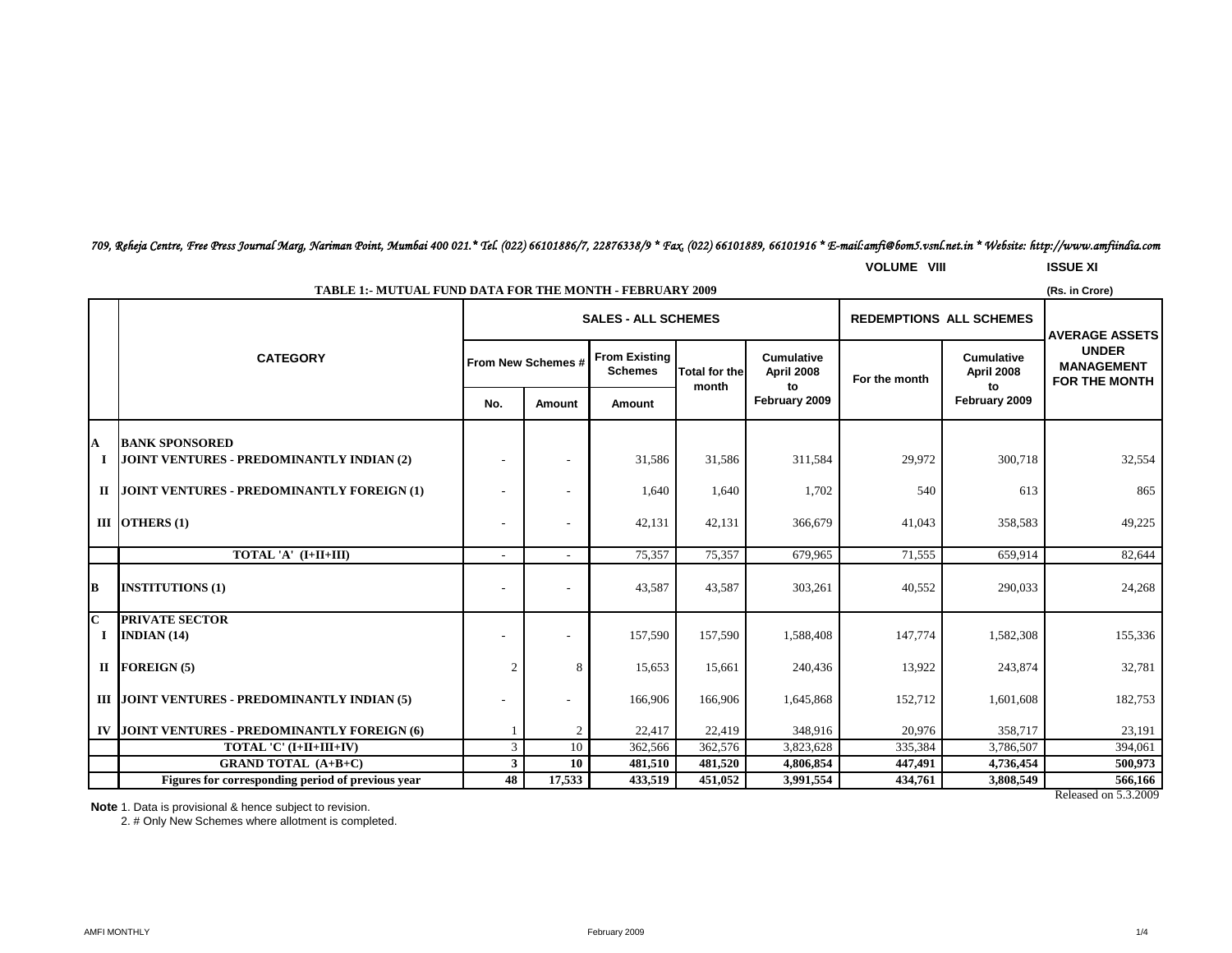#### (Rs. in Crore)

#### **TABLE 2:- SALES DURING THE MONTH OF FEBRUARY 2009 - TYPE AND CATEGORY WISE 2.1 \*NEW SCHEMES LAUNCHED (ALLOTMENT COMPLETED)**

|                                 |                      | Open End | <b>Close End</b>     |                          | <b>Interval Fund</b>     |        | <b>TOTAL</b>         |                 |
|---------------------------------|----------------------|----------|----------------------|--------------------------|--------------------------|--------|----------------------|-----------------|
|                                 | <b>No.of Schemes</b> | Amount   | <b>No.of Schemes</b> | Amount                   | <b>No.of Schemes</b>     | Amount | <b>No.of Schemes</b> | Amount          |
| <b>INCOME</b>                   |                      |          |                      | ۰                        | $\overline{\phantom{a}}$ |        |                      |                 |
| <b>IEQUITY</b>                  |                      |          |                      |                          |                          |        |                      |                 |
| <b>BALANCED</b>                 |                      |          |                      |                          |                          |        |                      |                 |
| <b>LIQUID/MONEY MARKET</b>      |                      |          |                      |                          |                          |        |                      |                 |
| <b>IGILT</b>                    |                      |          |                      |                          |                          |        |                      | 8               |
| <b>IELSS - EQUITY</b>           |                      |          |                      |                          |                          |        |                      | 2 <sub>1</sub>  |
| <b>IGOLD ETFS</b>               |                      |          |                      |                          |                          |        |                      |                 |
| <b>OTHER ETFS</b>               |                      |          |                      |                          |                          |        |                      |                 |
| <b>IFUND OF FUNDS INVESTING</b> | ۰                    |          |                      | $\overline{\phantom{a}}$ | $\overline{\phantom{a}}$ |        | -                    |                 |
| <b>OVERSEAS</b>                 |                      | -        |                      |                          |                          |        |                      |                 |
| <b>TOTAL</b>                    |                      | 10       |                      |                          |                          |        |                      | 10 <sup>1</sup> |

#### **\*NEW SCHEMES LAUNCHED :**

| <b>IOPEN END GILT</b>  | --<br><b>Mirae</b><br>- Investment Plan and Savings Plan<br>: Asset Gilt<br>Funa |
|------------------------|----------------------------------------------------------------------------------|
| <b>OPEN</b>            | <b>Bharti AXA</b>                                                                |
| <b>END ELSS-EQUITY</b> | . Tax Advantage Fund                                                             |

### **2.2 EXISTING SCHEMES**

|                                 | Open End             |         | <b>Close End</b>         |          | <b>Interval Fund</b>     |        | <b>TOTAL</b>         |         |
|---------------------------------|----------------------|---------|--------------------------|----------|--------------------------|--------|----------------------|---------|
|                                 | <b>No.of Schemes</b> | Amount  | <b>No.of Schemes</b>     | Amount   | No.of Schemes            | Amount | <b>No.of Schemes</b> | Amount  |
| <b>INCOME</b>                   | 158                  | 88,694  | 276                      |          | 69                       | 19     | 503                  | 88,722  |
| <b>IEQUITY</b>                  | 243                  | 1,552   | 47                       | $\wedge$ |                          |        | <b>292</b>           | 1,565   |
| <b>BALANCED</b>                 | 30                   | 84      |                          |          |                          |        | 35 <sub>l</sub>      | 84      |
| <b>LIQUID/MONEY MARKET</b>      | 58                   | 389,935 |                          |          |                          |        | 58                   | 389,935 |
| <b>GILT</b>                     | 32                   | 736     |                          |          |                          |        | 32 <sub>l</sub>      | 736     |
| <b>IELSS - EQUITY</b>           | 34                   | 306     | 11                       |          |                          |        | 45                   | 306     |
| <b>GOLD ETF</b>                 |                      |         |                          |          |                          |        |                      |         |
| <b>IOTHER ETFS</b>              |                      | 81      |                          |          |                          |        |                      | 81      |
| <b>IFUND OF FUNDS INVESTING</b> | 10                   | 78      | $\overline{\phantom{a}}$ |          | $\overline{\phantom{a}}$ |        | 10                   | 78      |
| <b>OVERSEAS</b>                 |                      |         |                          |          |                          |        |                      |         |
| <b>TOTAL</b>                    | 581                  | 481,469 | 339                      | 14       |                          | 27     | 991                  | 481,510 |

Notes:The change in number of existing schemes is because of the maturity and reclassification of some of the existing schemes.

^ Amount mobilised by new plans launched under existing scheme.

### **2.3 TOTAL OF ALL SCHEMES**

|                                 |                      | Open End | <b>Close End</b>         |        | <b>Interval Fund</b> |                          | <b>TOTAL</b>         |         |
|---------------------------------|----------------------|----------|--------------------------|--------|----------------------|--------------------------|----------------------|---------|
|                                 | <b>No.of Schemes</b> | Amount   | <b>No.of Schemes</b>     | Amount | No.of Schemes        | Amount                   | <b>No.of Schemes</b> | Amount  |
| <b>INCOME</b>                   | 158                  | 88,694   | 276                      |        | 69                   | 19                       | 503                  | 88,722  |
| <b>IEQUITY</b>                  | 243                  | 1,552    | 47                       |        |                      |                          | 292                  | 1,565   |
| <b>BALANCED</b>                 | 30                   | 84       |                          |        |                      |                          | 35                   | 84      |
| <b>LIQUID/MONEY MARKET</b>      | 58                   | 389,935  |                          |        |                      |                          | 58                   | 389,935 |
| <b>IGILT</b>                    | 34                   | 744      |                          |        |                      |                          | 34                   | 744     |
| <b>IELSS - EQUITY</b>           | 35                   | 308      |                          |        |                      |                          | 46                   | 308     |
| <b>IGOLD ETF</b>                |                      |          |                          |        |                      |                          |                      |         |
| <b>IOTHER ETFS</b>              |                      | 81       |                          |        |                      |                          |                      | 81      |
| <b>IFUND OF FUNDS INVESTING</b> | 10                   | 78       | $\overline{\phantom{0}}$ |        |                      | $\overline{\phantom{a}}$ | 10                   | 78      |
| <b>OVERSEAS</b>                 |                      |          |                          |        |                      |                          |                      |         |
| <b>TOTAL</b>                    | 584                  | 481,479  | 339                      | 14     | 74.                  | 27                       | 994                  | 481,520 |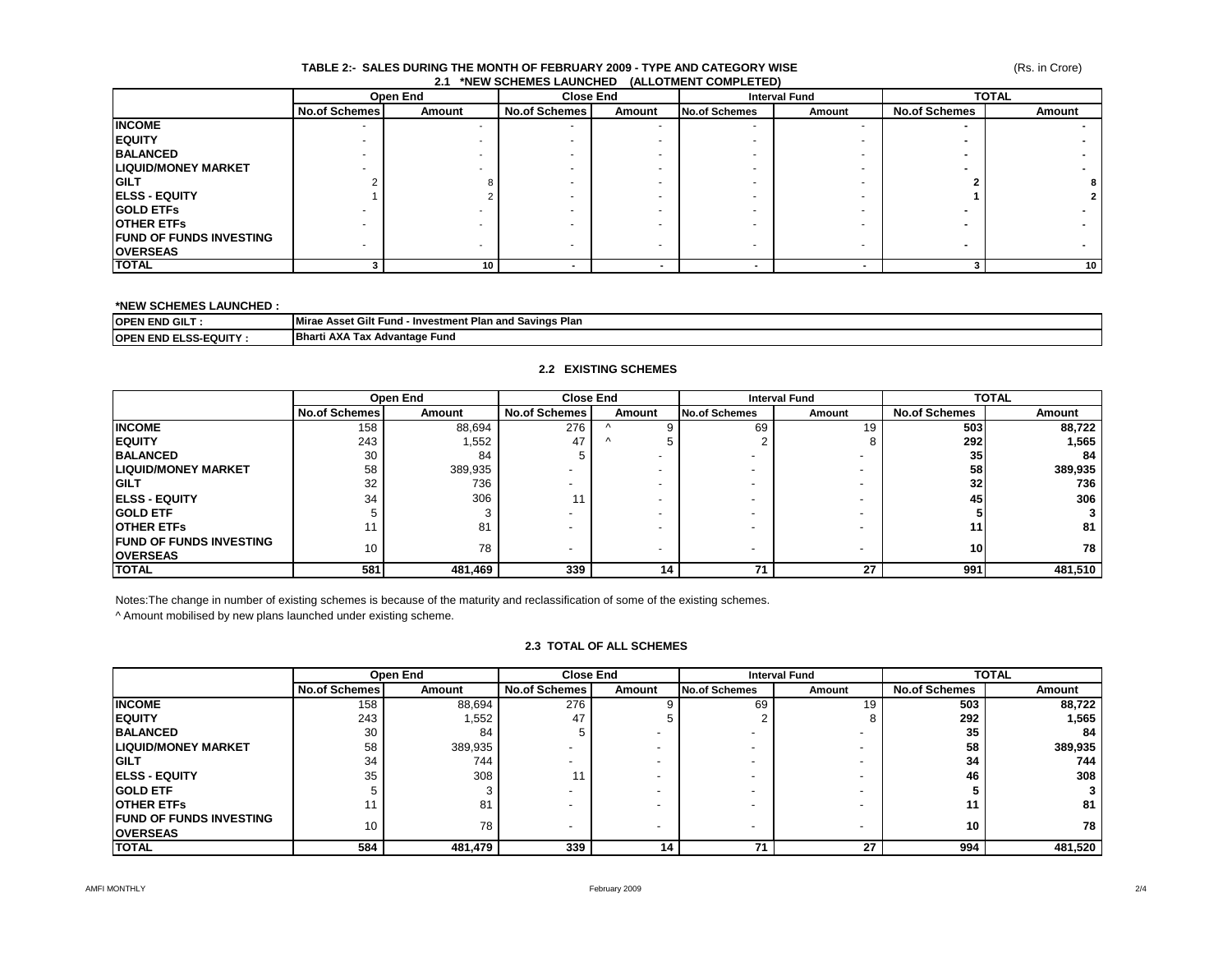#### **Table 3:-**

#### **Open End Close End Interval Fund TOTAL Net Inflow / (Outflow) (Outflow) For the (Outflow) For the For the Month Net Inflow / Year to Date Current Year Net Inflow / Year to Date Previous Year** INCOME 62,253 4,924 1,612 **68,789 19,933 30,213 101,253** EQUITY 1,365 51 6 **1,422 143 1,059 36,097** BALANCED 95 | 11 | - | 106 | (22)| 99 | 5,750 LIQUID/MONEY MARKET 375,029 - - **375,029 14,906 33,392 37,910** GILT 1,283 | - | 1,**283 |** (539)| 3,124 | 18 ELSS - EQUITY 22 2 - **24 284 2,421 4,080** GOLD ETFs 28 | - | - | 28 | (25)| 107 | 269 OTHER ETFs 675 **| - - 675 |** (**594)| (914)| (2,372)** FUND OF FUNDS<br>INVESTING OVERSEAS INVESTING OVERSEAS 135 - - **135 (57)<sup>899</sup> ++ TOTAL 440,885 4,988 1,618 447,491 34,029 70,400 183,005 CATEGORY & TYPE WISE** *(Rs. in Crore)*

# **REDEMPTIONS / REPURCHASES DURING THE MONTH OF FEBRUARY 2009**

**++ Separate Data is not available as these schemes were earlier classified as Fund of Funds and shown separately under Table 5.**

**Table 4:-**

## **ASSETS UNDER MANAGEMENT AS ON FEBRUARY 28, 2009**

|                             |                 |                  | <b>CATEGORY &amp; TYPE WISE</b> |              | (Rs. in Crore) |
|-----------------------------|-----------------|------------------|---------------------------------|--------------|----------------|
|                             | <b>Open End</b> | <b>Close End</b> | <b>Interval Fund</b>            | <b>TOTAL</b> | % to Total     |
| <b>INCOME</b>               | 191,915         | 64.912           | 2,690                           | 259,517      | 51             |
| <b>EQUITY</b>               | 74,172          | 15,591           | 111                             | 89,874       | 18             |
| <b>BALANCED</b>             | 8,841           | 1,452            | -                               | 10.293       | $\mathbf{2}$   |
| <b>ILIQUID/MONEY MARKET</b> | 127,591         | -                | -                               | 127,591      | 25             |
| <b>IGILT</b>                | 6,135           | -                | $\overline{\phantom{a}}$        | 6,135        |                |
| <b>IELSS - EQUITY</b>       | 9,395           | 1,735            | -                               | 11,130       | 2              |
| <b>GOLD ETF</b>             | 781             | -                | -                               | 781          | @              |
| <b>OTHER ETFS</b>           | 808             | -                | -                               | 808          | @              |
| <b>FUND OF FUNDS</b>        | 2.541           | -                | -                               | 2.541        |                |
| <b>INVESTING OVERSEAS</b>   |                 |                  |                                 |              |                |
| <b>TOTAL</b>                | 422,179         | 83,690           | 2,801                           | 508,670      | 100            |

**@ Less than 1 %.**

| Table 5:-             |                | DATA ON FUND OF FUNDS (DOMESTIC) - FEBRUARY 2009 | (Rs. In Crore) |                                                           |                                                            |
|-----------------------|----------------|--------------------------------------------------|----------------|-----------------------------------------------------------|------------------------------------------------------------|
|                       | No. of Schemes | <b>Sales</b>                                     | Redemption     | <b>Assets Under Management</b><br>as on February 28, 2009 | <b>Average Assets</b><br>Under Management<br>for the month |
| <b>IFund of Funds</b> | 31             | 15                                               | 27             | 710                                                       | <b>714</b>                                                 |

#### **Notes :**

1. Fund of Funds is a scheme wherein the assets are invested in the existing schemes of mutual funds and hence, the figures indicated herein are included in tables 1 to 4 and 6. Data on fund of funds is given for information only.

2. \*\* Includes NFO of Fidelity Wealth Builder Fund.